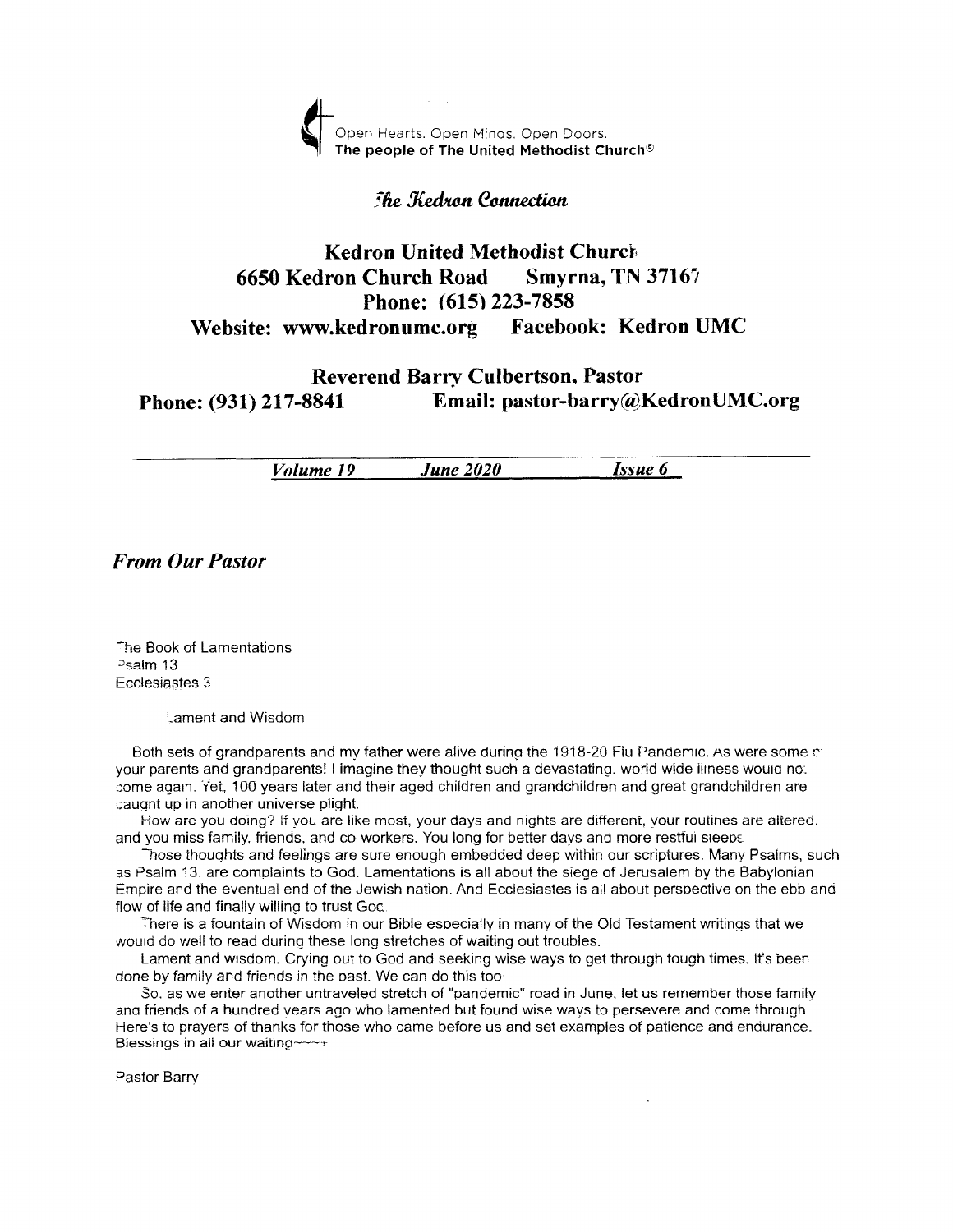#### June 21- A Hoped For Return to Kedron Sanctuary

Dear Congregants

Our Bishop, District Superintendents, and the Conference COVID19 Task Force have projected a Sunday ;une 21st reooening of our churches for sanctuary worship. For weeks now we have "live streamed" worship wnile maintaining social distance and the absence of worshippers preseni in person. The pastor has offered on line worshio and devotions with the assistance of several while maintaininq qrouo safetv in those moments

inis anticipated return "from exile" can still change and is NOT a mandate if some congregations are not reaoy to return ihroughout the Tennessee Conference on June 21.

However. we are preparing for such a return at Kedron. Guidelines will be forthcomino in detail but here are the basrcs

Safety precautions will include

.vVearing masks either one that you bring or those disposable masks the church will provide when you arrive .Hand sanitizers at the entrances and other iocatton'.

. Social distance seating in pews and with the choir.

.individual communion servinqs whenever we ceiebrate Hoiy Communion.

.t-ikely individual song sheets so as not to use hymnals until we establish some cleaning procedures.

.Cieaning after each worship service or gathering. TBL

.Sunday School gathering TBD

.Fellowship Suppers on hold until more updates on COV|Dl9 spread.

This is all a "work in progress" but church leadership is committed to providing as safe a setting for worsning and fellowship as oossibre.

Some members and constituents mav feel that they cannot return just yet due to their higher risk and/or cnronic health concerns. We will most likely continue to broadcast our services as weil.

Other uodates will be sent out in the weeks of June before the 21si.

Continue in prayer and mission and stay connected by other means until we meet againi Pasior Barrv

#### Happy Birthday to:

| <b>Larry Fraley</b>          | June 8  |
|------------------------------|---------|
| <b>Airanda Fraley Rhodes</b> | June 12 |
| Arnold Alexander             | June 14 |
| <b>Tyler Patterson</b>       | June 25 |
| Jayden Fraley                | June 27 |
| Delann Dunbar                | June 29 |

#### Happy Anniversary to:

| Gary & Reba Jackson      | June 6    |
|--------------------------|-----------|
| Ray & Peggy Lee          | June 7    |
| Arnold & Linda Alexander | June 12   |
| Wayne & Linda Lee        | June 13   |
| Robert & Deborah Kedell  | June 20   |
| David & Lynne Lee        | June $21$ |